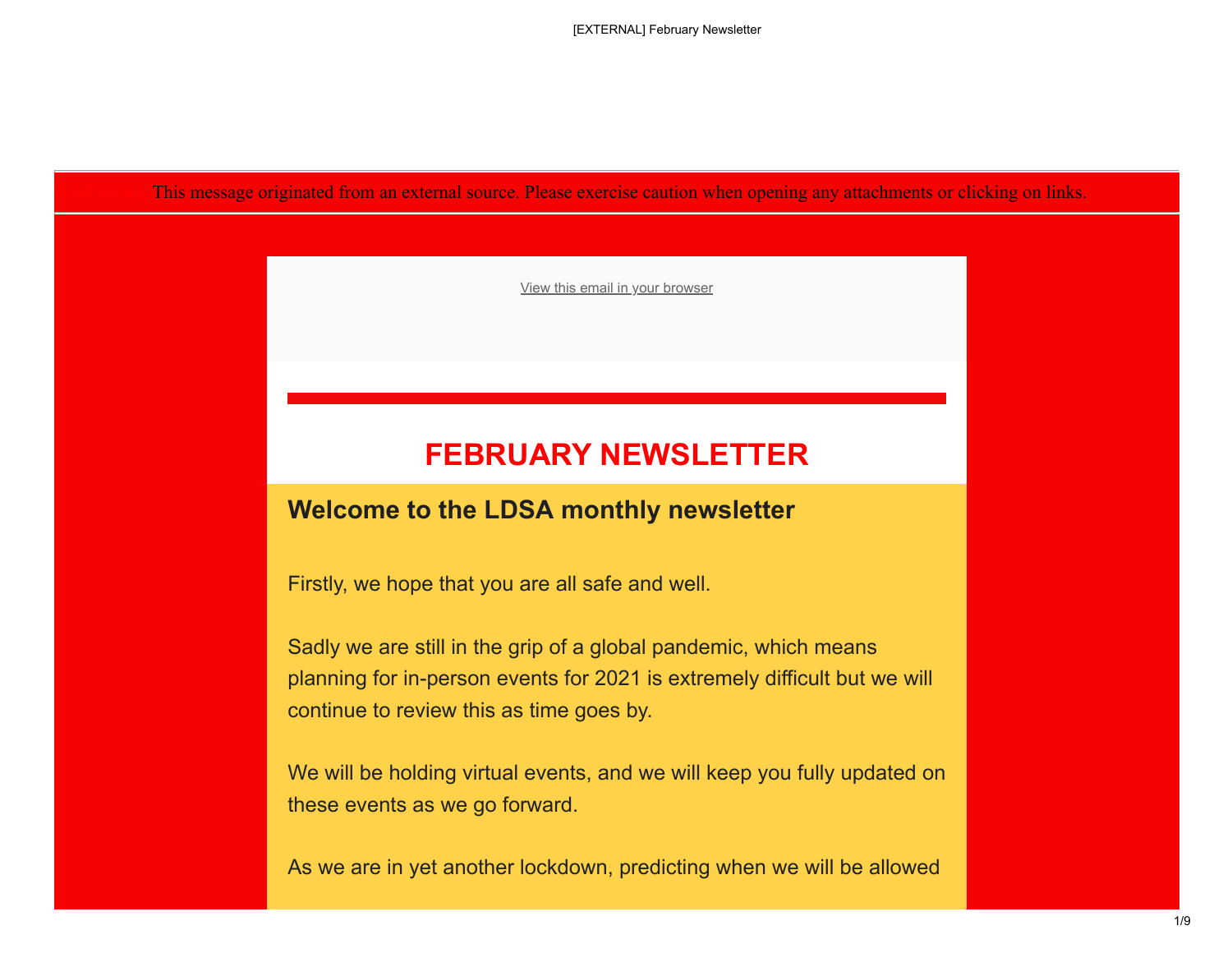back into stadiums is impossible. We appreciate the difficulties that this causes to many of our members, especially with mental health.

The majority of our junior members are homeschooling at the moment, which brings added pressure to bear upon families that are already struggling with stress due to the economic pressures caused by covid restrictions.

February 1st, 2021 is Children's Mental Health Week, and we want to give you some information and links to resources that may be of valuable assistance to you as we go through these difficult days.

We also want to provide additional links to mental health resources that our members may benefit from.

Please stay safe, take care, and most importantly, look after each other.

YNWA

#### **CHILDREN'S MENTAL HEALTH WEEK**

**Here is some information on what is going on and also some resources and activities that will be of great assistance to families which you can access by pressing the link below.**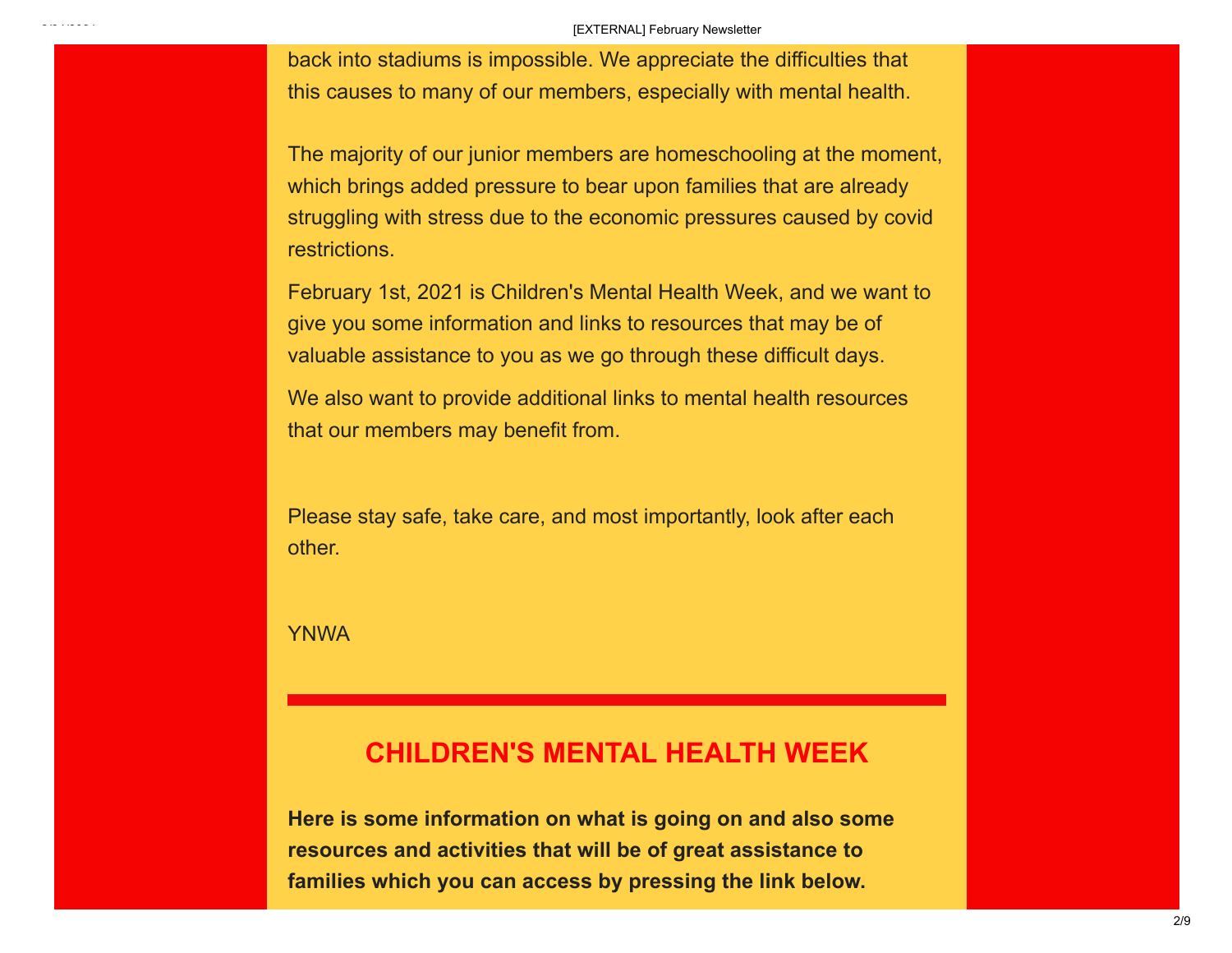#### **[CHILDRENS MENTAL HEALTH WEEK RESOURCES](https://webmail.cmft.nhs.uk/owa/redir.aspx?C=ndjRfR9HWPRSiQcvmuhMeEanH1nQpjOMnIs-nVIxbphzhLEAu9jYCA..&URL=https%3a%2f%2furldefense.proofpoint.com%2fv2%2furl%3fu%3dhttps-3A__liverpooldsa.us4.list-2Dmanage.com_track_click-3Fu-3D4141cec5f7c5a79042d771c54-26id-3D5b06794231-26e-3Dc0b1e23140%26d%3dDwMFaQ%26c%3dbMxC-A1upgdsx4J2OmDkk2Eep4PyO1BA6pjHrrW-ii0%26r%3dp65JljLuf_RzY5o3_UjUOV2pRcFgIvTOFIJTKsiDlrA%26m%3dIJcj1gFskX1sxHCzO0rut9-4ClGcmWsA1DUJrxseHOo%26s%3dwF3aFUBfx2qnT7wBeVv56CQ6yDJNDBbCFgreChEpk3o%26e%3d)**

**The BBC has put together some great stuff on their platforms to help parents and children who are homeschooling. Here is a link to the resources and activities available.**

**I am sure that this will be an invaluable resource to many of you.** 

**[BBC Bitesize](https://webmail.cmft.nhs.uk/owa/redir.aspx?C=Kpkoj5d88EPsI8ByAlkPtoaNA1fxpi3Z16sGXWlIystzhLEAu9jYCA..&URL=https%3a%2f%2furldefense.proofpoint.com%2fv2%2furl%3fu%3dhttps-3A__liverpooldsa.us4.list-2Dmanage.com_track_click-3Fu-3D4141cec5f7c5a79042d771c54-26id-3D527a5930d2-26e-3Dc0b1e23140%26d%3dDwMFaQ%26c%3dbMxC-A1upgdsx4J2OmDkk2Eep4PyO1BA6pjHrrW-ii0%26r%3dp65JljLuf_RzY5o3_UjUOV2pRcFgIvTOFIJTKsiDlrA%26m%3dIJcj1gFskX1sxHCzO0rut9-4ClGcmWsA1DUJrxseHOo%26s%3dxrMfLzcG2yO9-JrVZ53_qoAZ0HpoI8qR-f9iVCjfcm0%26e%3d)**

**Recognizing the signs that a child may be struggling with their mental health can be really hard. We've got advice to help you support children who may be experiencing depression, anxiety, suicidal feelings, or self-harm.** 

**[NSPCC CHILDREN'S MENTAL](https://webmail.cmft.nhs.uk/owa/redir.aspx?C=1X7I4as04VN2lbBVr8kzekNUMb_N3bwEJFn5j0_XQQBzhLEAu9jYCA..&URL=https%3a%2f%2furldefense.proofpoint.com%2fv2%2furl%3fu%3dhttps-3A__liverpooldsa.us4.list-2Dmanage.com_track_click-3Fu-3D4141cec5f7c5a79042d771c54-26id-3D03d6b163e5-26e-3Dc0b1e23140%26d%3dDwMFaQ%26c%3dbMxC-A1upgdsx4J2OmDkk2Eep4PyO1BA6pjHrrW-ii0%26r%3dp65JljLuf_RzY5o3_UjUOV2pRcFgIvTOFIJTKsiDlrA%26m%3dIJcj1gFskX1sxHCzO0rut9-4ClGcmWsA1DUJrxseHOo%26s%3dOHRB3C3fAxXhMUedw0_R7CtBZin5TaaiUEfz-I67vLM%26e%3d)**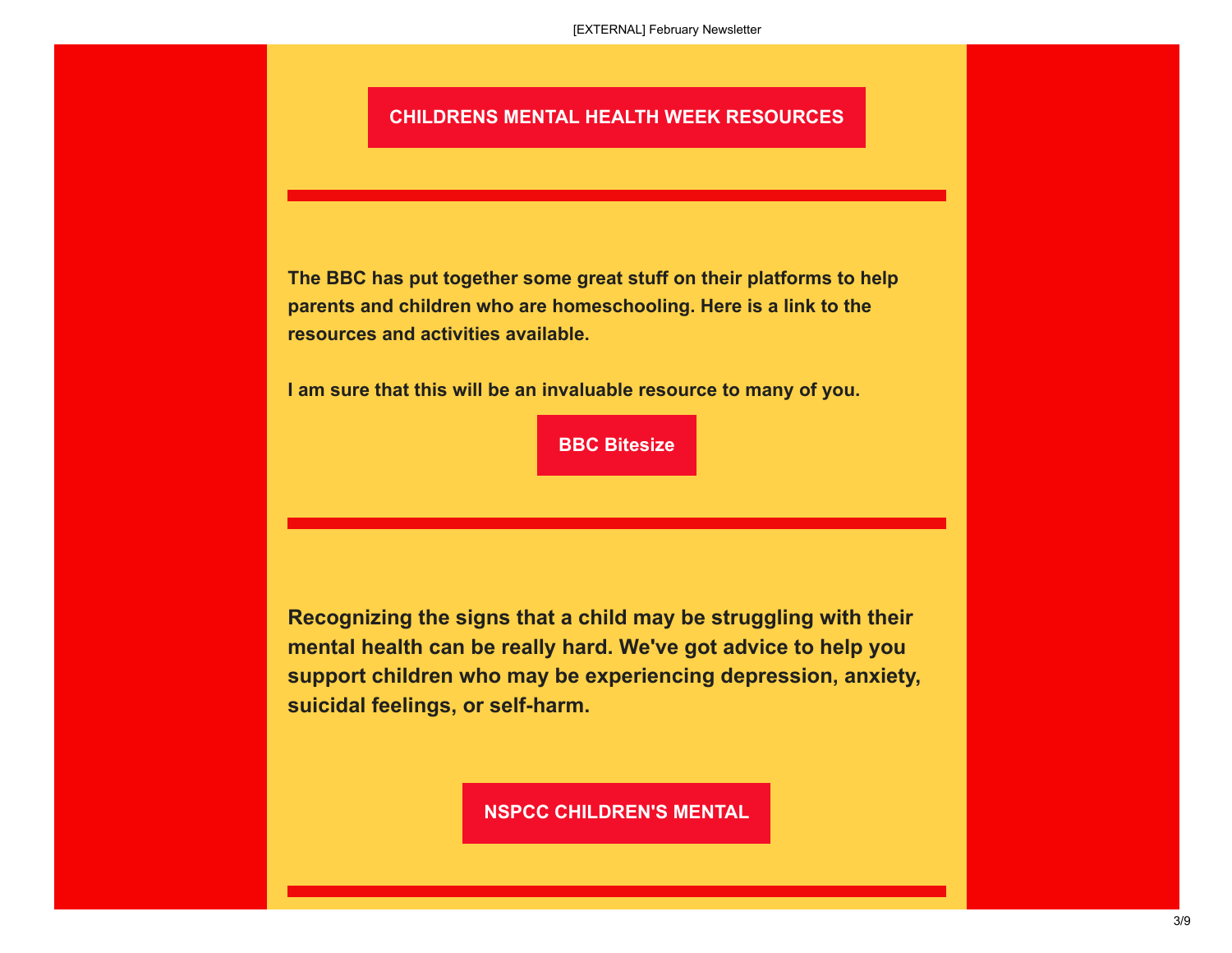# **Harry's Story**

**It is fair to say that just like many of our children 2020 was a difficult year for them mentally.**

**Harry was in this category but thankfully, his `mum Claire' sort support from the LFC Foundation.**

**However, with fantastic support from his family and our friends at the LFC Foundation, Harry came through it. He even participated in a photo project organized by Alder Hey and the NSPCC. To reward Harry for his strength and determination, we presented him with an LFC shirt signed by Trent Alexander Arnold, and we believe that this is why Trent scored on Thursday evening!**

**Help is out there; please follow the example of young Harry and reach out if you feel that your child needs it. It's free but it can make a huge difference to a child's well-being.**

**YNWA**

#### **SUPPORT FROM THE LFC FOUNDATION**

**Please click on the link below for information on the LFC Foundation's Mental Health strategy.**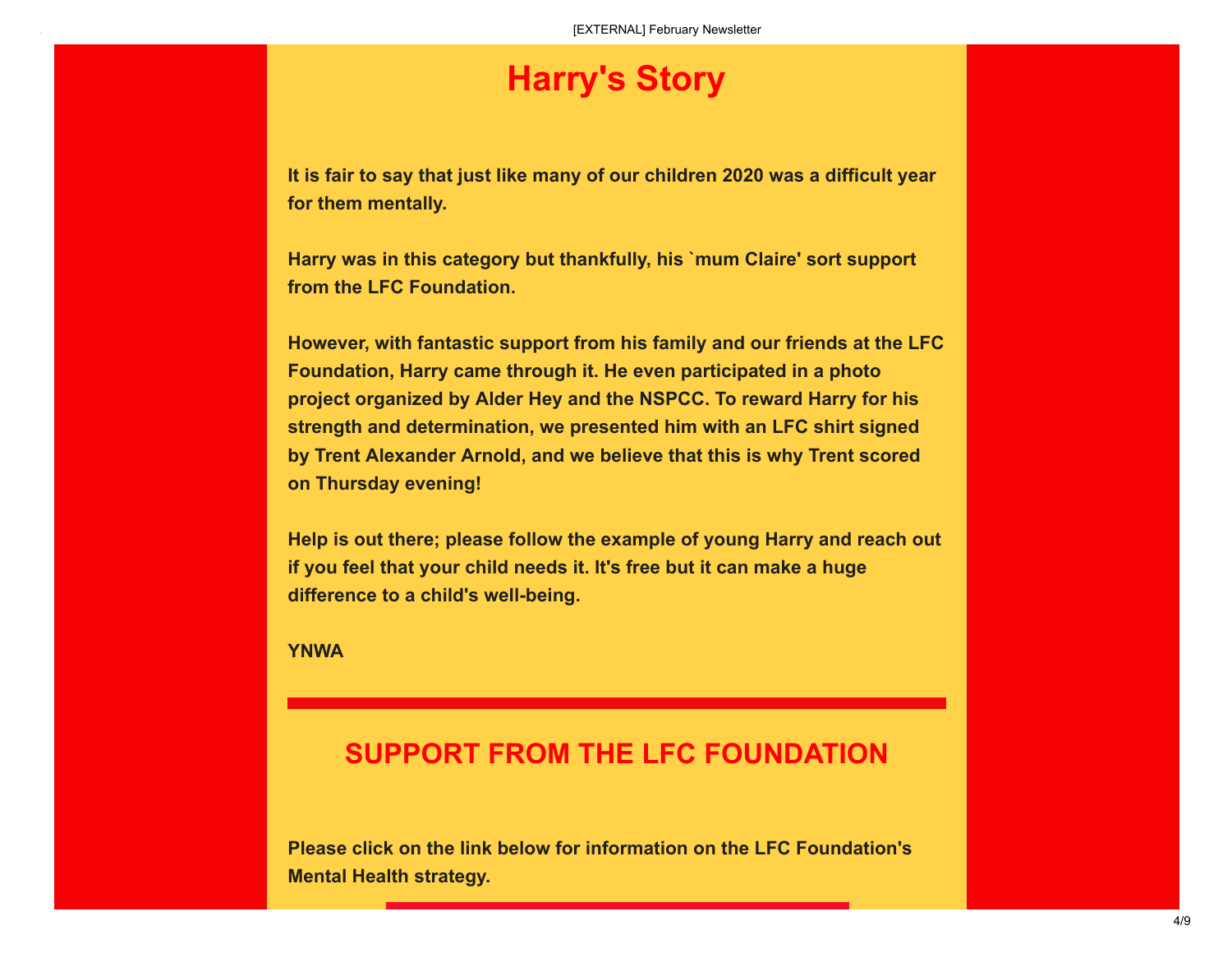#### **[LFC FOUNDATION MENTAL HEALTH SUPPORT](https://webmail.cmft.nhs.uk/owa/redir.aspx?C=fbRScKts4IP4iTfAFfm0ry-CDgmIXqyy4XYKKXb8zt9zhLEAu9jYCA..&URL=https%3a%2f%2furldefense.proofpoint.com%2fv2%2furl%3fu%3dhttps-3A__liverpooldsa.us4.list-2Dmanage.com_track_click-3Fu-3D4141cec5f7c5a79042d771c54-26id-3Db8bcb058a9-26e-3Dc0b1e23140%26d%3dDwMFaQ%26c%3dbMxC-A1upgdsx4J2OmDkk2Eep4PyO1BA6pjHrrW-ii0%26r%3dp65JljLuf_RzY5o3_UjUOV2pRcFgIvTOFIJTKsiDlrA%26m%3dIJcj1gFskX1sxHCzO0rut9-4ClGcmWsA1DUJrxseHOo%26s%3dgVK59HgIGuJFaLJ6_jq5JbRAoGCGOpjdD7bVvFVGr2k%26e%3d)**

### **ADULT MENTAL HEALTH**

**Adult Mental Health support.**

**It's ok not to be ok. Please don't suffer in silence. If you feel that you need a little bit of support, please contact one of the organizations below.**

**EVERY [MIND MATTERS](https://webmail.cmft.nhs.uk/owa/redir.aspx?C=3qHa6QPJwDZMaIEaeB5Xd0QbE2SA3ywQl_arUv2fwchzhLEAu9jYCA..&URL=https%3a%2f%2furldefense.proofpoint.com%2fv2%2furl%3fu%3dhttps-3A__liverpooldsa.us4.list-2Dmanage.com_track_click-3Fu-3D4141cec5f7c5a79042d771c54-26id-3Dfe04dc8361-26e-3Dc0b1e23140%26d%3dDwMFaQ%26c%3dbMxC-A1upgdsx4J2OmDkk2Eep4PyO1BA6pjHrrW-ii0%26r%3dp65JljLuf_RzY5o3_UjUOV2pRcFgIvTOFIJTKsiDlrA%26m%3dIJcj1gFskX1sxHCzO0rut9-4ClGcmWsA1DUJrxseHOo%26s%3dzCMcZxf9oyMX_M8yUbd8uCictnK5uswf9Lhs0bIQNNo%26e%3d)**

**SPIRIT OF SHANKLY, LFC FOUNDATION & RED NEIGHBOURS MENTAL HEALTH** 

**[MORE INFORMATiON ON THE PARTNERSHIP HERE](https://webmail.cmft.nhs.uk/owa/redir.aspx?C=R1V0JjckkByhAENV3Ts3-18imjRd59u8dDtLQbO-KFdzhLEAu9jYCA..&URL=https%3a%2f%2furldefense.proofpoint.com%2fv2%2furl%3fu%3dhttps-3A__liverpooldsa.us4.list-2Dmanage.com_track_click-3Fu-3D4141cec5f7c5a79042d771c54-26id-3D08a0297ea0-26e-3Dc0b1e23140%26d%3dDwMFaQ%26c%3dbMxC-A1upgdsx4J2OmDkk2Eep4PyO1BA6pjHrrW-ii0%26r%3dp65JljLuf_RzY5o3_UjUOV2pRcFgIvTOFIJTKsiDlrA%26m%3dIJcj1gFskX1sxHCzO0rut9-4ClGcmWsA1DUJrxseHOo%26s%3dMdtNuUSTyHQbVfHihqsfDFRLM7R_DswToRf6sm2O2u0%26e%3d)**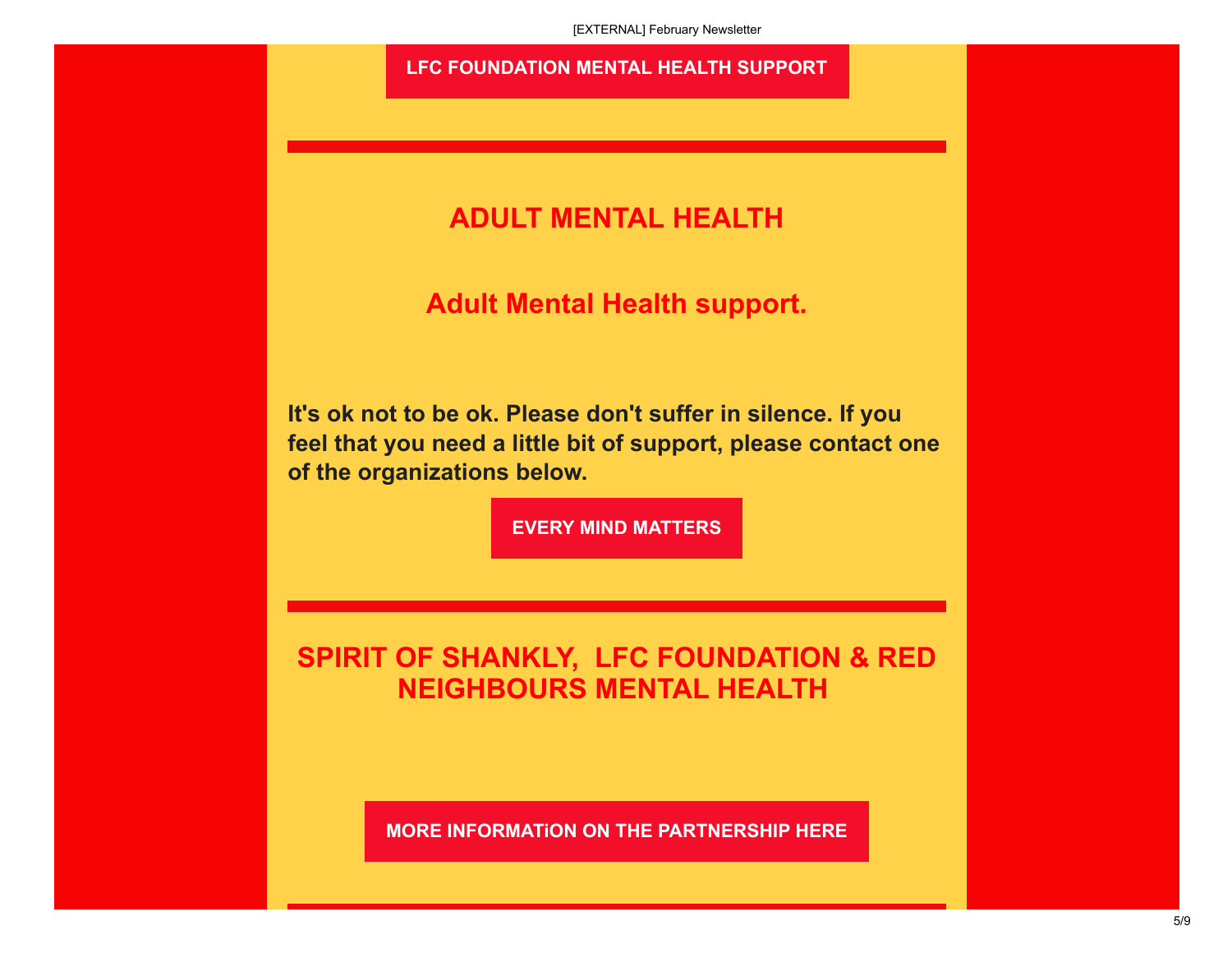#### **LDSA & LFC SURVEY**

### **LDSA AND LFC**

**We do not have a clear understanding of how our LDSA membership translates into LFC membership via season tickets and official memberships.**

**There are a great many benefits that our LDSA members can gain from us having this information.**

**Thank you if you have already taken the survey, but can I please ask those who haven't yet taken the survey to complete it as soon as possible.**

**It will only take a few seconds, and the information will be invaluable to us going forward in our negotiations.**

**LDSA [& LFC SURVEY](https://webmail.cmft.nhs.uk/owa/redir.aspx?C=8eCmr-t_E2T522aXZcJN9nbpK23VFmWnquIOKZDEHWNzhLEAu9jYCA..&URL=https%3a%2f%2furldefense.proofpoint.com%2fv2%2furl%3fu%3dhttps-3A__liverpooldsa.us4.list-2Dmanage.com_track_click-3Fu-3D4141cec5f7c5a79042d771c54-26id-3D086d5726a3-26e-3Dc0b1e23140%26d%3dDwMFaQ%26c%3dbMxC-A1upgdsx4J2OmDkk2Eep4PyO1BA6pjHrrW-ii0%26r%3dp65JljLuf_RzY5o3_UjUOV2pRcFgIvTOFIJTKsiDlrA%26m%3dIJcj1gFskX1sxHCzO0rut9-4ClGcmWsA1DUJrxseHOo%26s%3dhWw-jg7Siz3yfgLsOS8CCvR0Ih33rczBUt5ZkYzx0kE%26e%3d)**

## **ORGANISATIONS OFFERING SUPPORT, ASSISTANCE & INFORMATION**

**[LEARN MORE ABOUT MENTAL HEALTH HERE](https://webmail.cmft.nhs.uk/owa/redir.aspx?C=fN0H-JcI_G9PEBWxAum5VYdNRYqF1nzWQLWU8boUeXlzhLEAu9jYCA..&URL=https%3a%2f%2furldefense.proofpoint.com%2fv2%2furl%3fu%3dhttps-3A__liverpooldsa.us4.list-2Dmanage.com_track_click-3Fu-3D4141cec5f7c5a79042d771c54-26id-3D507e0d5fd2-26e-3Dc0b1e23140%26d%3dDwMFaQ%26c%3dbMxC-A1upgdsx4J2OmDkk2Eep4PyO1BA6pjHrrW-ii0%26r%3dp65JljLuf_RzY5o3_UjUOV2pRcFgIvTOFIJTKsiDlrA%26m%3dIJcj1gFskX1sxHCzO0rut9-4ClGcmWsA1DUJrxseHOo%26s%3d80b0Ki3tm-rP_8w44YORdUMDqzFU0S7jL_hPUzWZcd0%26e%3d)**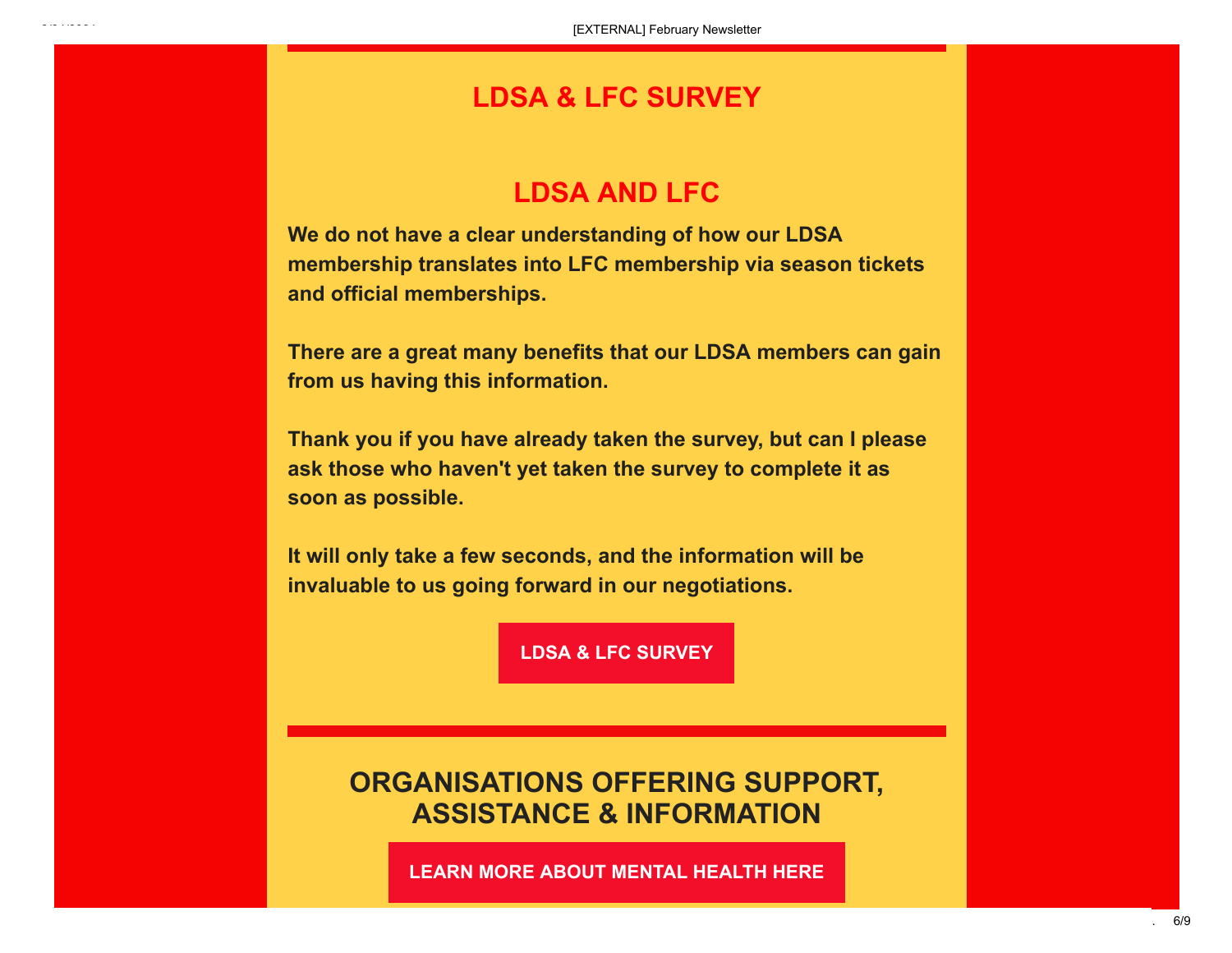[EXTERNAL] February Newsletter

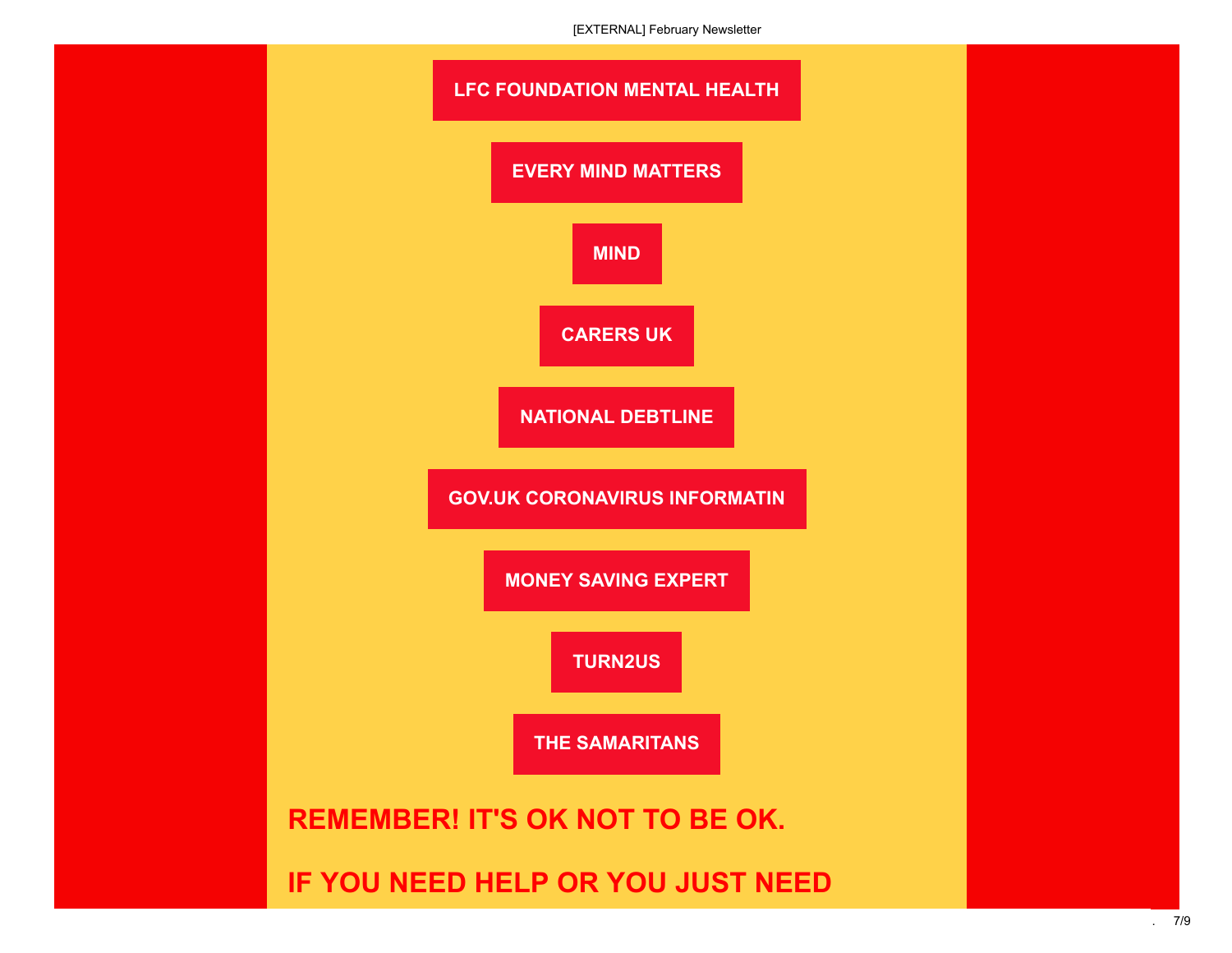[EXTERNAL] February Newsletter

# **SOMEONE TO TALK TO PLEASE REACH OUT.**

# **LET'S MAKE SURE THAT NO ONE WALKS ALONE**

# **LDSA WEBSITE AND SOCIAL MEDIA**